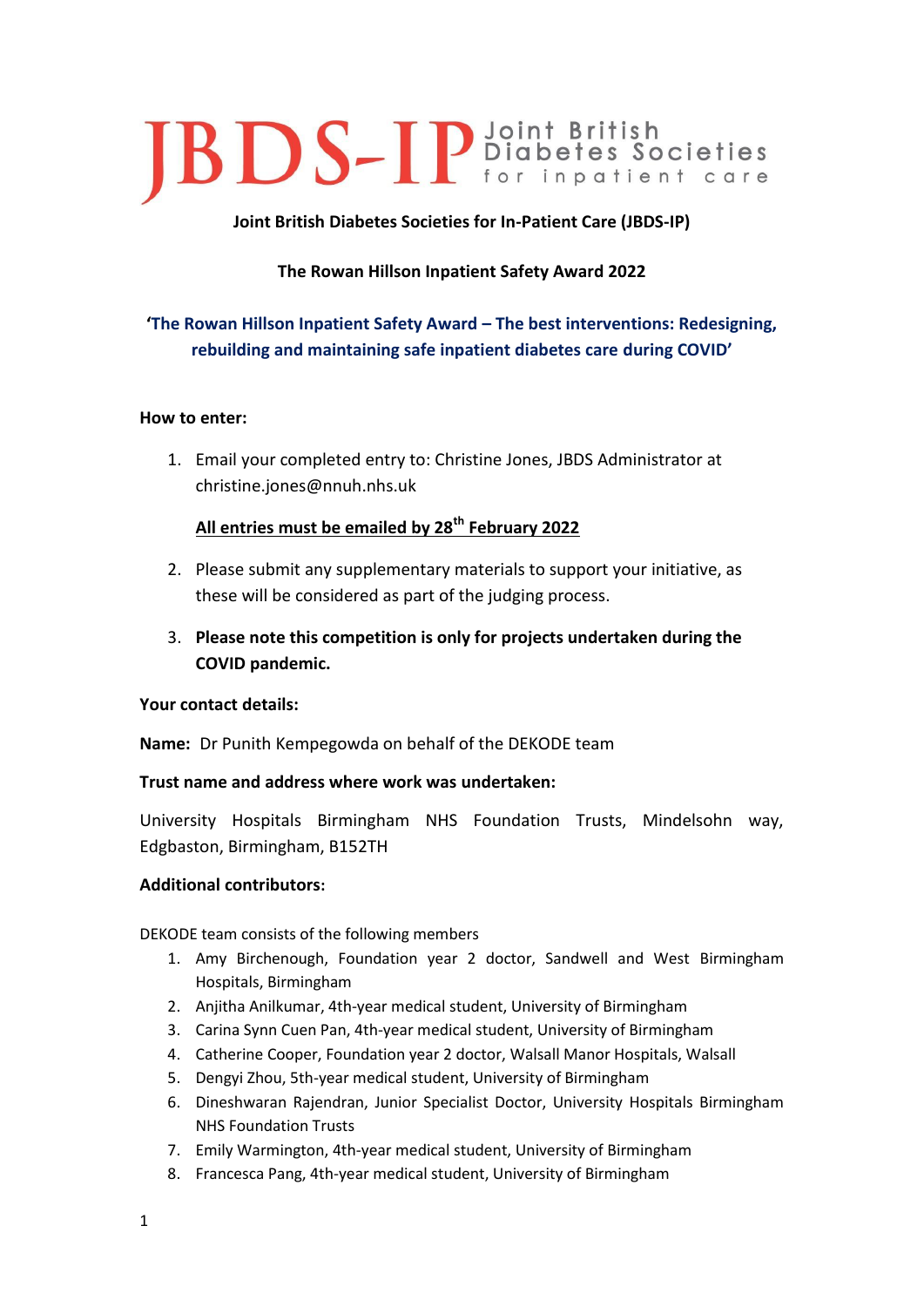- 9. Gobeka Ponniah, 5th-year medical student, University of Birmingham
- 10. Haaziq Sheikh, Year 12 student, Haberdashers' Adams' Grammar School, Birmingham
- 11. Jonathan Webber, Consultant, University Hospitals Birmingham NHS Foundation **Trusts**
- 12. Katrina Nash, 5th-year medical student, University of Birmingham
- 13. Lakshmi Rengarajan, Internal Medicine Trainee, University Hospitals Birmingham NHS Foundation Trusts
- 14. Maria Skaria, 4th-year medical student, University of Birmingham
- 15. Megan Owen, Foundation year 2 doctor, Walsall Manor Hospitals, Walsall
- 16. Meghnaa Hebbar, 5th year medical student, University of Birmingham
- 17. Muhammad Ali Karamat, Consultant, University Hospitals Birmingham NHS Foundation Trusts
- 18. My Chi Pham, 4th-year medical student, University of Birmingham
- 19. Parijat De, Consultant, Sandwell and West Birmingham Hospitals, Birmingham
- 20. Parth Narendran, Consultant, University Hospitals Birmingham NHS Foundation Trusts
- 21. Sanjay Saraf, Consultant, University Hospitals Birmingham NHS Foundation Trusts
- 22. SenthilKumar Krishnasamy, Consultant, Walsall Manor Hospital NHS Trust
- 23. Shamanth Soghal, Junior Specialist Doctor, University Hospitals Birmingham NHS Foundation Trusts
- 24. Vaishnavi Kumar, Specialist Registrar in Diabetes and Endocrinology, University Hospitals Birmingham NHS Foundation Trusts
- 25. Vina Soran, 4th-year medical student, University of Birmingham
- 26. WNA Yip, 4th-year medical student, University of Birmingham

#### **Title of entry (20 words maximum)**

Improving and sustaining improvement in diabetes-related ketoacidosis management through Quality Improvement Project across hospitals during COVID

#### **Brief summary of entry**

Provide a short summary of your initiative in **no more than 200 words (The box will expand)**

Diabetes-related ketoacidosis (DKA) is an acute complication of diabetes needing hospitalisation. We hypothesised that DEKODE (Digital evaluation of Ketosis and Other Diabetes Emergencies), a cloud-based DKA management monitoring system can bring uniformity in DKA management across hospitals and identify best practices across centres which can then be shared across all participating centres.

The project was initiated in January 2020 and includes six hospitals–Queen Elizabeth Hospital Birmingham (QH), City Hospital (CH), Sandwell Hospital (SH), Walsall Manor Hospital (WH), Heartlands Hospital (HH) and Good Hope Hospital (GH)– in West Midlands. Data regarding various aspects of DKA management were collected. Numerous interventions were introduced in participating hospitals to improve DKA care.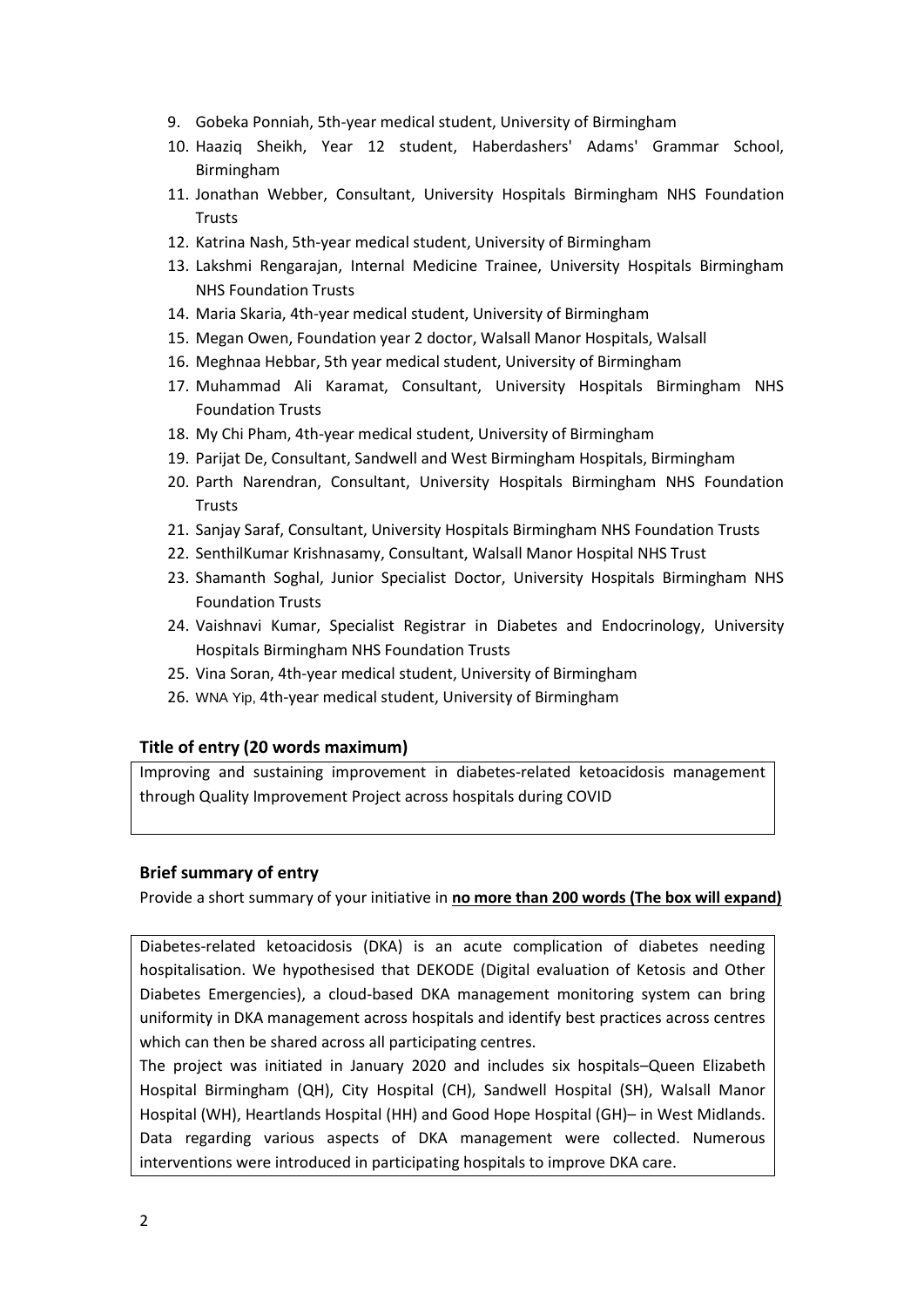814 DKA episodes were built into the registry from January 2020 to November 2021. DEKODE helped bring uniformity of DKA duration across participating hospitals. Data comparison enabled identifying best practices and areas of concern for DKA management. Data aggregation to identify patterns in changes to precipitating factors of DKA and trends of hypoglycemia and potassium changes over time. The interventions delivered as part of DEKODE improved awareness about DKA amongst junior doctors. In summary, DEKODE is an excellent example of how learning from QIP can be shared across hospitals and trusts.

#### **Background/Situation analysis/Innovation (300 words maximum)**

Briefly provide the background and rationale for the initiative. From this, the judges should be able to understand why there was a need for the initiative to be undertaken. Explain what makes your initiative innovative or pioneering.

Diabetes-related ketoacidosis (DKA) is an acute complication of diabetes needing hospitalisation. Albeit improved management over the years, DKA continues to be a major problem in the UK with approximately 0.67% mortality outside the context of COVID. Our previous work has shown that regular performance feedback through a quality improvement programme (QIP) is key to sustaining improvements in DKA management (Kempegowda et al., 2019).

COVID 19 pandemic required prioritisation of inpatient clinical care, redeployment of junior doctors and all diabetes staff including community diabetes specialist nurses (DSN) to generalist ward care. This disrupted the established pathways to manage people with DKA. As a result, non-urgent services like outpatient clinics, quality improvement services were significantly affected. COVID-19 infection also predisposes people to develop hyperglycemia in those with and without a prior diagnosis of diabetes and is associated with a disproportionately worse prognosis.

Our centre, Queen Elizabeth Hospital Birmingham (QH) has an established quality improvement programme–DEKODE (Digital Evaluation of Ketosis and Other Diabetes Emergencies)–that focuses on sustaining good medical care for people with DKA. We realised that it was more crucial than ever to understand how inpatient care for people with DKA had been affected by the COVID pandemic in our region and to identify opportunities, areas of concern, and recommendations for the future with potential expansion to other hospitals in the region. Furthermore, to our knowledge, no studies have implemented a uniform auditing system for DKA or evaluated the expansion of interventions across multiple hospitals.

#### **Objectives (200 words maximum)**

State clearly the objectives of the initiative(s).

We hypothesised that DEKODE can help us continue to provide the best possible care to people with DKA during COVID. We further hypothesised this system can be shared with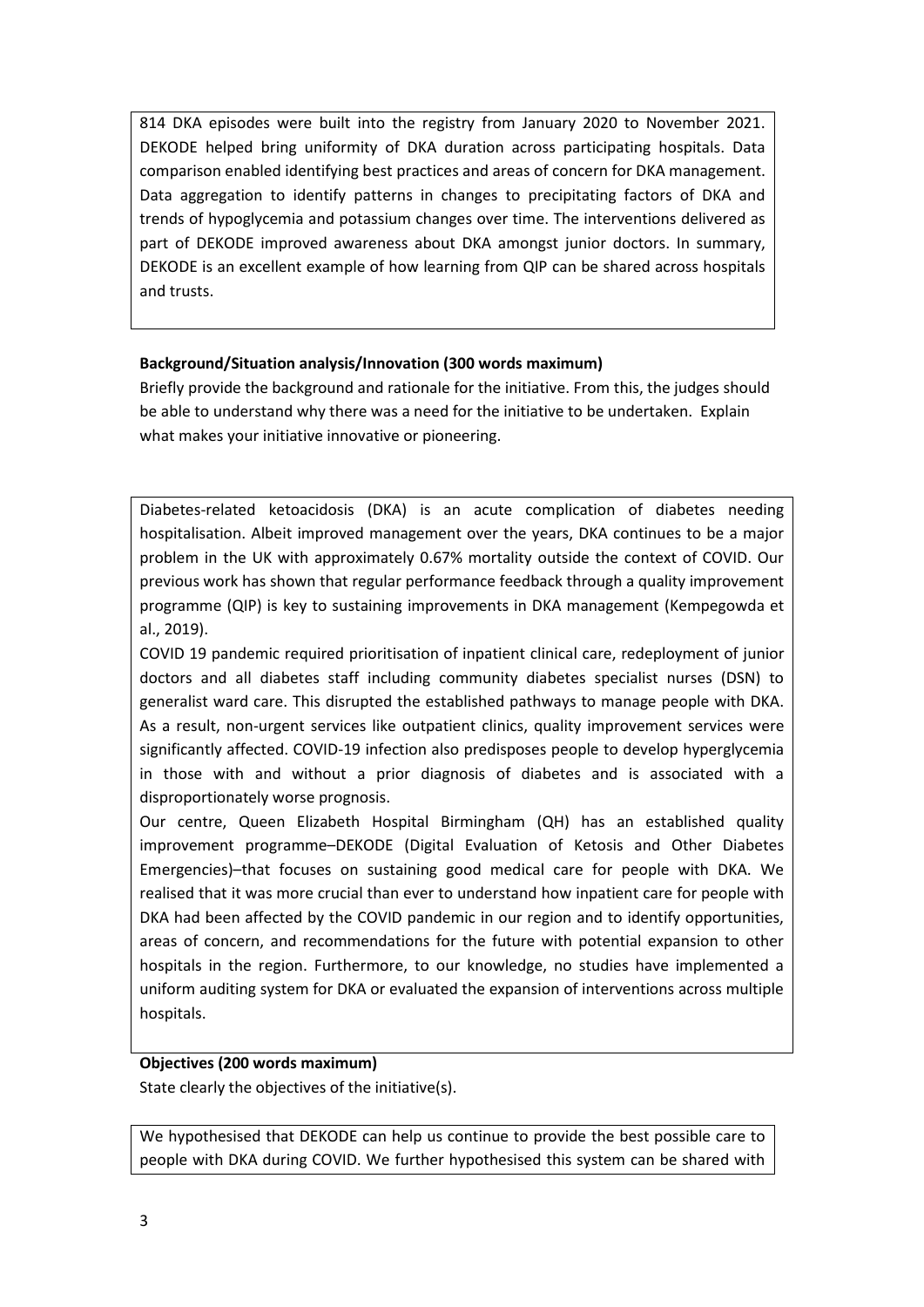other centres which can benefit in twofold– bring in uniformity in DKA management across centres and identify best practices across centres which can then be shared across all participating centres.

**Overarching aim:** To improve the safety and provide uniform care for people admitted with DKA in hospitals across West Midlands

#### **Specific objectives:**

- 1. To establish a DKA registry to collect data on DKA management across hospitals.
- 2. To improve the management of DKA across participating centres
- 3. To identify best practices across centres and share this with all participating centres

#### **Project plan/methods (400 words maximum)**

Please outline the method (s) you used to achieve your objectives. The judges will also be looking for a clear rationale for your method(s).

The project was initiated in January 2020 and is currently ongoing. In January 2020, we approached City Hospital (CH), Sandwell Hospital (SH) and Walsall Manor Hospital (WH) in the West Midlands inviting them to participate in the QIP. The lead consultant accepted the invitation and supported registering the QIP in the local centres. In November 2020, we extended the QIP to other hospitals in our trust- Heartlands Hospital (HH) and Good Hope Hospital (GH). The delay to extend the QIP to other hospitals in our Trust was to avoid the transition period of transfer from paper to electronic medical records in these hospitals.

Junior doctor leads were established in each of these hospitals. These junior doctor leads acted as liaisons between their team and the clinical service leads to facilitate the QIP. They identified other junior doctors and medical students to form a team to collect data and develop interventions to improve DKA management locally.

The list of people diagnosed with DKA was obtained by the junior doctor lead in each centre by liaising with their clinical service lead and local informatics team. Each of these patients was further vetted to confirm the diagnosis based on JBDS criteria. (blood glucose >11 mmol/L or history of diabetes, pH ≤7.3 or bicarbonate ≤15 mmol/L and ketonemia ≥3 mmol/L). DKA resolution was defined as blood ketones <0.6 and pH>7.3. Information on patient demographics, type of diabetes, biochemical parameters (ph, bicarbonate, lactate, sodium, potassium, urea), appropriateness of fluid, insulin prescriptions, kalaemic and glycaemic complications are collected by the local team in each of the participating hospitals.

All junior doctors and medical students from participating hospitals were provided with an induction meeting to explain to them about the QIP and the data collection process. They further attended biweekly meetings where progress with data collection was discussed, and various interventions were discussed to be deployed in the participating hospitals. Various interventions including regular feedback on various parameters of DKA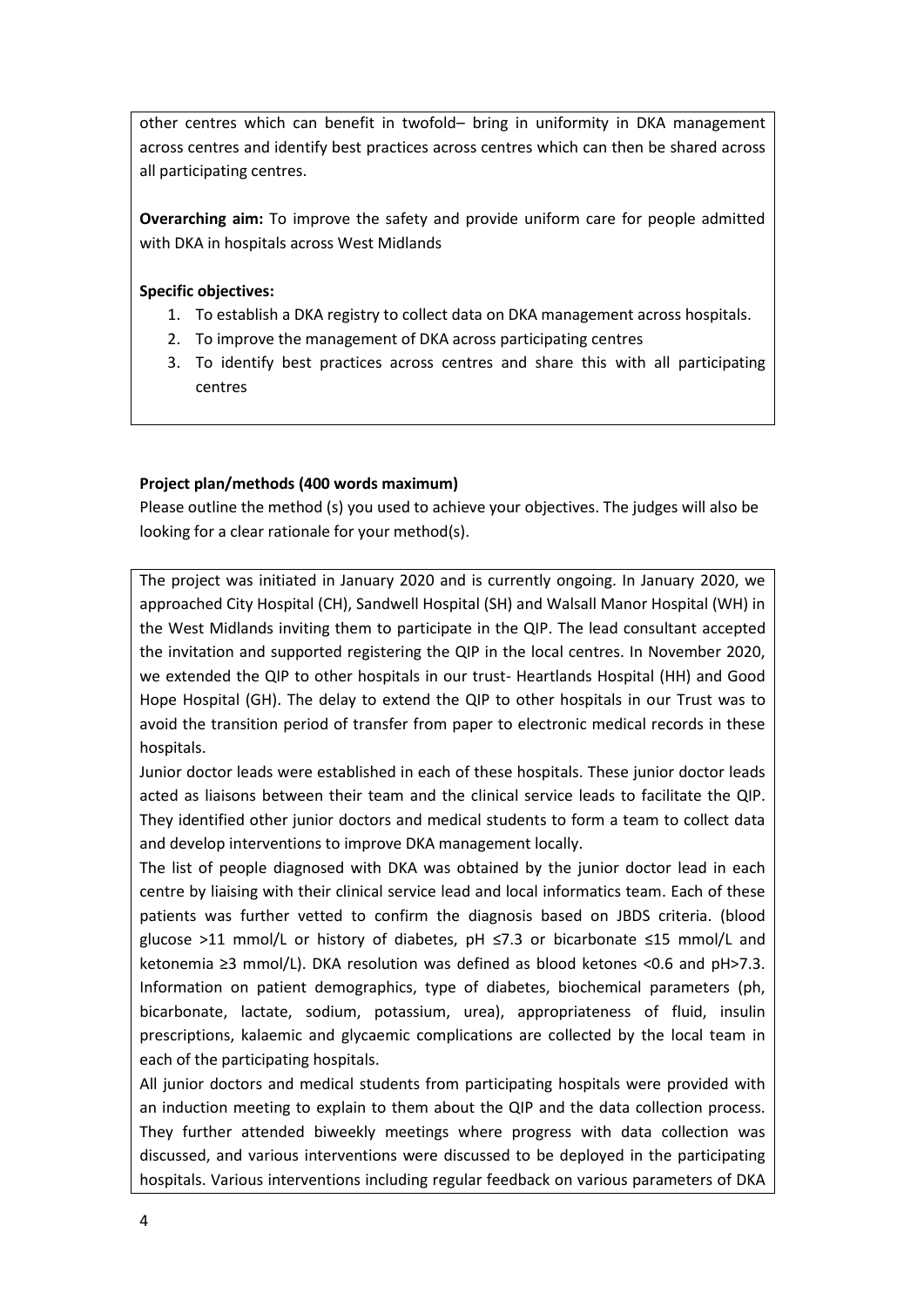management, updated DKA guidelines based on latest JBDS recommendations, GIFs and presentations to junior doctors about DKA management were provided at regular intervals to participating hospitals following assessment of result patterns over time to improve DKA management in multiple centres. We attach some of the interventions as supporting evidence to the application. And here is the link to a video we have created to increase the awareness of DKA guidelines among junior doctors: [https://www.youtube.com/watch?v=ZdBxqbRyLEc&ab\\_channel=SIMBAsimulation](https://www.youtube.com/watch?v=ZdBxqbRyLEc&ab_channel=SIMBAsimulation)

#### **Evaluation and results (400 words maximum)**

Use this section to report the results and demonstrate how you measured the success of your initiative/project.

Data were analysed using Stata/SE 16.1 for Mac. To identify best practices in each of the participating hospitals, the Independent-Samples Kruskal-Wallis Test was performed. Statistical significance was accepted at a 95% confidence level (p<0.05).

683 DKA episodes from four different centres (QH, CH, SH and WH) were added to the DKA registry from January 2020 to November 2021. A further 131 episodes were added from HH and HH from January 2021 to November 2021. We analysed the changes in various parameters associated with DKA between QH, CH, SH and WH in 2020 and 2021.

- 1. There was a significant change in the precipitating cause for DKA from 2020 to 2021 (p<0.001). As expected, the number of DKA associated with COVID increased (9 in 2020 vs 26 in 2021). The number of DKA where a precipitating cause could not be identified reduced (44 in 2020 vs 27 in 2021). There was a decrease in the number of DKA due to suboptimal compliance to treatment (114 in 2020 vs 77 in 2021). The number of DKA associated with SGLT2 use doubled (3 in 2020 vs 6 in 2021)
- 2. A significant improvement in FRIII prescription (2020 vs 2021 median-96.0% vs 100%, p=0.028) was seen in WH.
- 3. Fluids administered overshot the recommendations in WH (2020 vs 2021 median-87.5% vs 133.3%, p<0.001). There was a decrease in proportion of fluid administered in QH (2020 vs 2021 median-87.5% vs 84.2%, p=0.04).
- 4. Hourly glucose measurement improved in CH (2020 vs 2021 median-77.5% vs 89.1%, p=0.084) and SH (2020 vs 2021 median- 76.1% vs 92.6%, p=0.006)
- 5. Hourly ketone measurement significantly improved in all four hospitals (QH: 2020 vs 2021 median-56.0% vs 61.4%, p=0.001; CH- 10% vs 67.3%, p<0.001; SH- 10.5% vs 62.6%,p<0.001; WH- 14.3% vs 69.6%,p<0.001).
- 6. Prevalence of hypoglycaemia during DKA reduced in CH (2020 vs 2021 median-25.0% vs 13.3%, p=0.039)
- 7. The prevalence of hyperkalemia increased in QH (2020 vs 2021 median- 17.6% vs 37.4%, p<0.001)
- 8. DKA duration (2020 vs 2021 median- 11.1 hours vs 13.1 hours, p=0.024) and length of stay (2020 vs 2021 median- 3.7 days vs 4.6 days, p=0.044) increased in QH.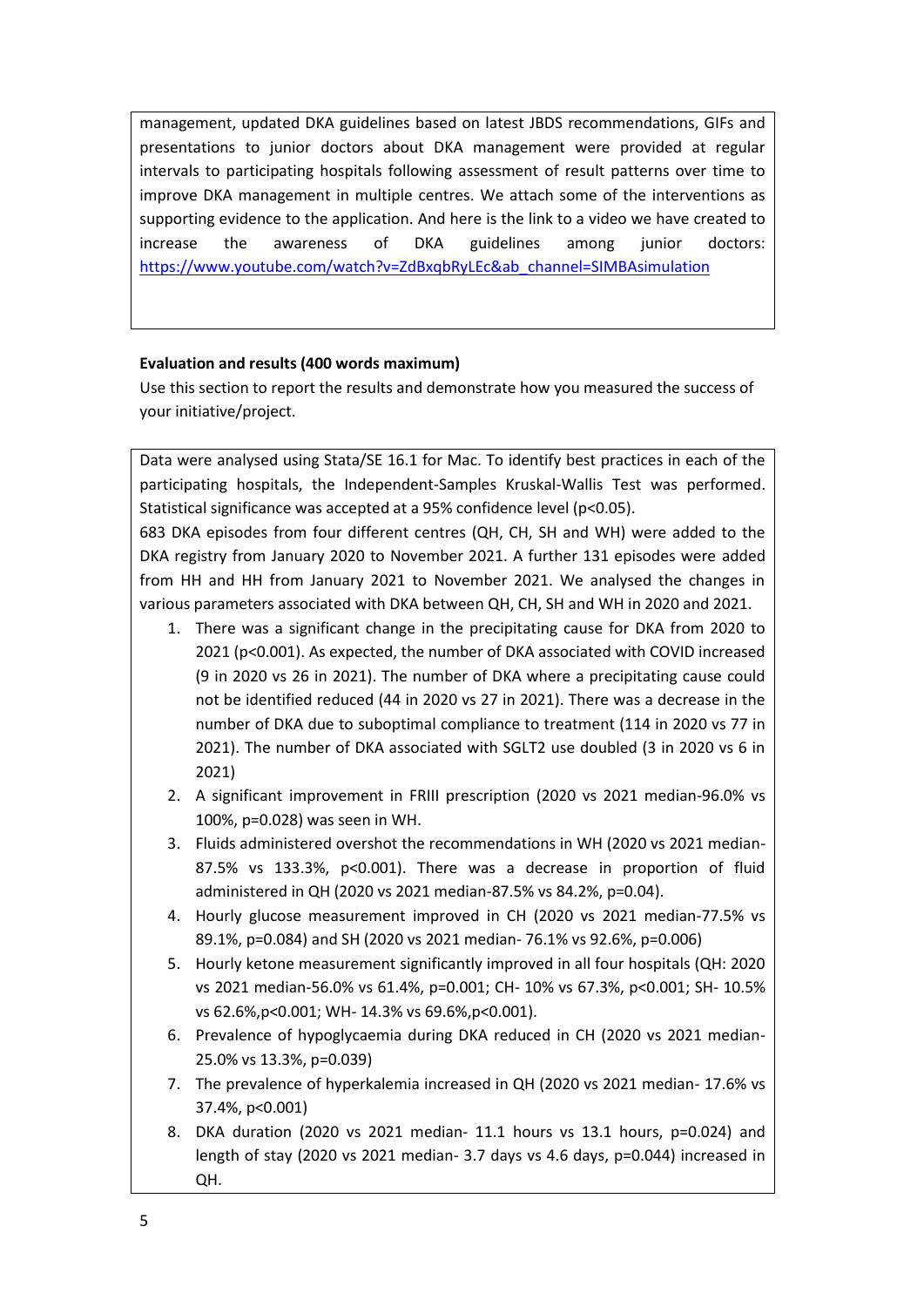#### **Impact (300 words maximum)**

Describe the impact of the initiative(s) for in-patients with diabetes and how this was measured.

- 1. Bringing in uniformity of care across hospitals: One of the important impacts of our QIP is reducing the differential care of DKA across participating hospitals. For example, the difference in median DKA duration between WH and CH, both district general hospitals, was 3.2 hours in 2020 ( $p=0.016$ ). This gap was reduced to 0.5 hours in 2021 (p=0.468).
- 2. Data comparison enables identifying best practices and areas of concern: we were able to identify hospitals that are outperforming others in certain areas of DKA care. For example, we identified CH has reduced hypoglycaemia during DKA. A discussion with the local team will now help us understand the measures they are undertaking to achieve this which can then be shared with other hospitals.
- 3. Data aggregation to identify patterns- Whilst the DEKODE model can help us improve management, its greater role will be in providing information to develop more robust and evidence-based guidelines which are tailored to current trends in the aetiology and management of DKA. For example, we are able to identify an increasing number of DKA with SGLT2 inhibitors which have led to developing better education regarding this for patients and doctors to increase awareness. Similarly, we were able to ascertain the impact of various factors such as age, sex, type of diabetes, COVID infection on DKA. These findings have now been published in peer-reviewed journals to share the findings to wider medical community (Kempegowda et al., 2021; Ooi et al., 2021).
- 4. Improved awareness about DKA amongst junior doctors: There were a significant improvement for correctly identifying diagnostic (median score- pre vs post=3.0 vs 4.0; p=0.012) and resolution (1.0 vs 2.0; p=.014] criteria for DKA following an educational intervention as part of DEKODE. Since junior doctors form the frontline staff managing DKA, we anticipate this change in knowledge to translate to better inpatient care.

#### **Adaptability, Cost and Sustainability (300 words maximum)**

How easily could your initiative(s) be adapted to other hospital Trusts? Please state whether any other Trust(s) has adapted your initiative(s) and/or any steps you have taken to promote wider dissemination of your initiative(s).

Please demonstrate the sustainability of your initiative(s). Include the cost incurred and the source of funding i.e. acute trust or CCG or any other means. Describe the process by which the funding has been sought and the challenges experienced.

The QIP was adapted by other participating hospitals with ease. Each hospital had to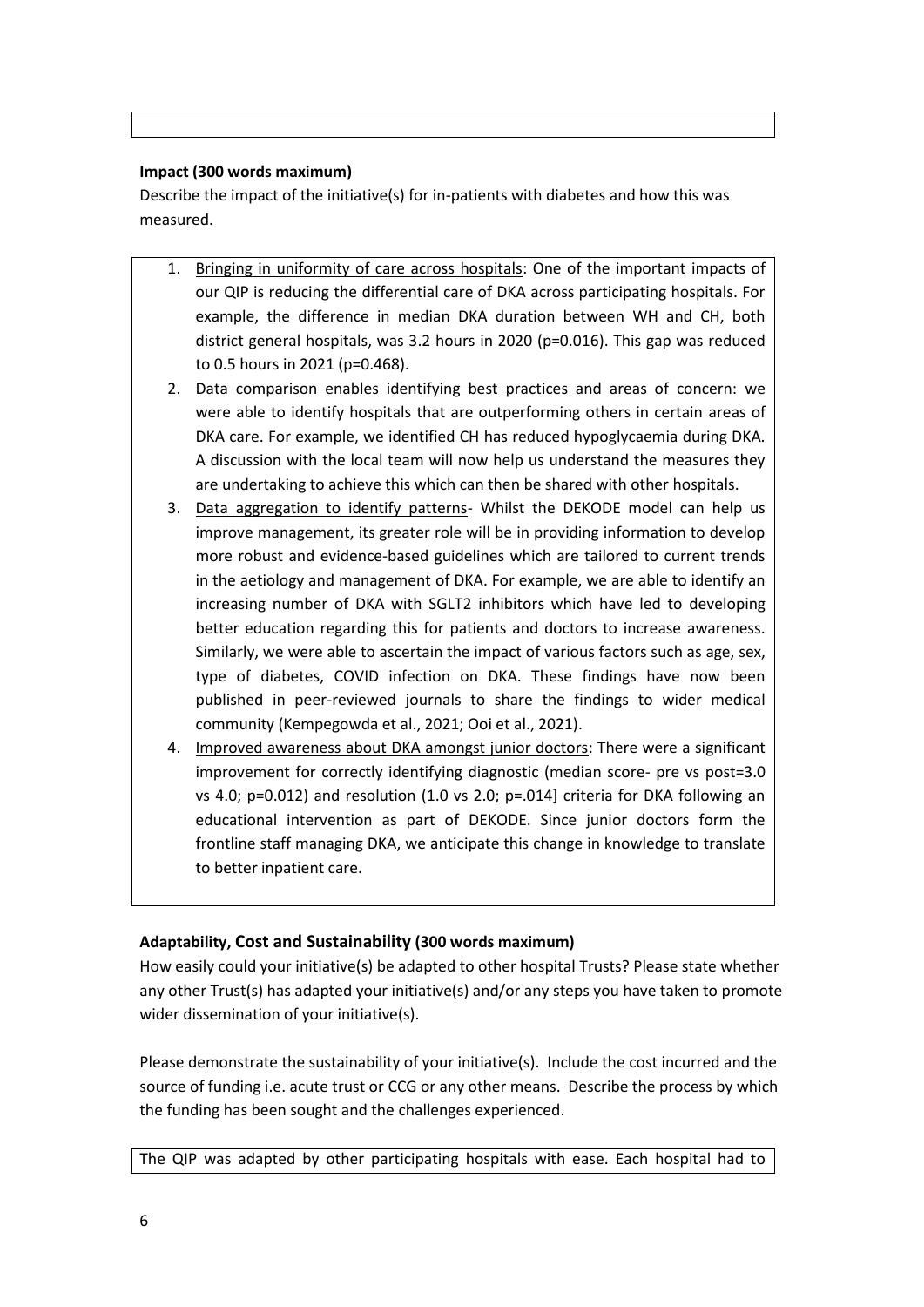register an audit to ensure information governance clearance was obtained before joining DEKODE. Only pseudonymised data with each DKA episode with a unique identification code was entered into the central database. Patient identifiable information linking the code was retained in the local hospital which can help us revisit the patient if needed. Hospitals with varying nature of medical records (entirely paper-based, entirely electronic, hybrid) are now part of DEKODE demonstrating the flexibility of the model. We have now liaised with the Association for British Clinical Diabetologists (ABCD) about the success of the model and expressed our interest to roll out DEKODE nationally so any interested centre can participate and benefit from regular feedback and early warning when care is deviating to the national median. The representatives of ABCD have responded positively to the proposal and we are currently underway to launch this.

DEKODE model has provided sustained improvement to inpatient care for those with DKA in QH for 8+ years (Kempegowda et al, 2021). Further, we were able to expand DEKODE to other trusts during the pandemic. Despite wide disruptions to clinical care during the COVID pandemic, DEKODE continued to function with minimal disruption and senior input demonstrating its sustainability.

All pseudonymised data is stored in a cloud-based network encrypted with password protection with access limited to only key members of the QIP team. The cloud service is provided freely by Google for academic purposes. The data was collected by volunteer medical students and junior doctors. Overall, no additional costs were incurred when conducting this QIP and hence no funding was obtained. On the contrary, the DEKODE model has been shown to reduce acute medical care costs by two-thirds by reducing the need for monitored beds from reduced DKA duration (Kempegowda et al, 2017).

#### **Learning (300 words maximum)**

One of the main aims of the competition is to enable the learning and sharing of initiatives for the benefit of inpatients with diabetes. Use this section to outline any learning(s) that can be taken from the initiative(s) and/or challenges faced along the way that could be transferred to other Trusts looking at introducing similar initiatives.

DEKODE is an excellent example of how learning from QIP can be shared across hospitals and trusts. The project is run mainly by junior doctors and medical students which enables them to understand the principles of QIP and learn not only the care of DKA for inpatient management but also the importance of good communication and teamwork. It also gives them a sense of ownership and responsibility as they are ultimately responsible to manage the QIP in the local centres. It also gives them an opportunity to develop good leadership skills in managing their team, interacting with the local informatics team and supervising consultants lobbying for interventions that can improve DKA management in their centre. Also, the interventions to improve DKA care also has additional benefits to educate a wider cohort of junior doctors about DKA as described in the impact of educational intervention as part of DEKODE on the knowledge of DKA diagnosis and resolution by junior doctors.

One of the challenges we faced in this model was to ensure the continuity in data collection to enable the comparison of performance across time. As junior doctors in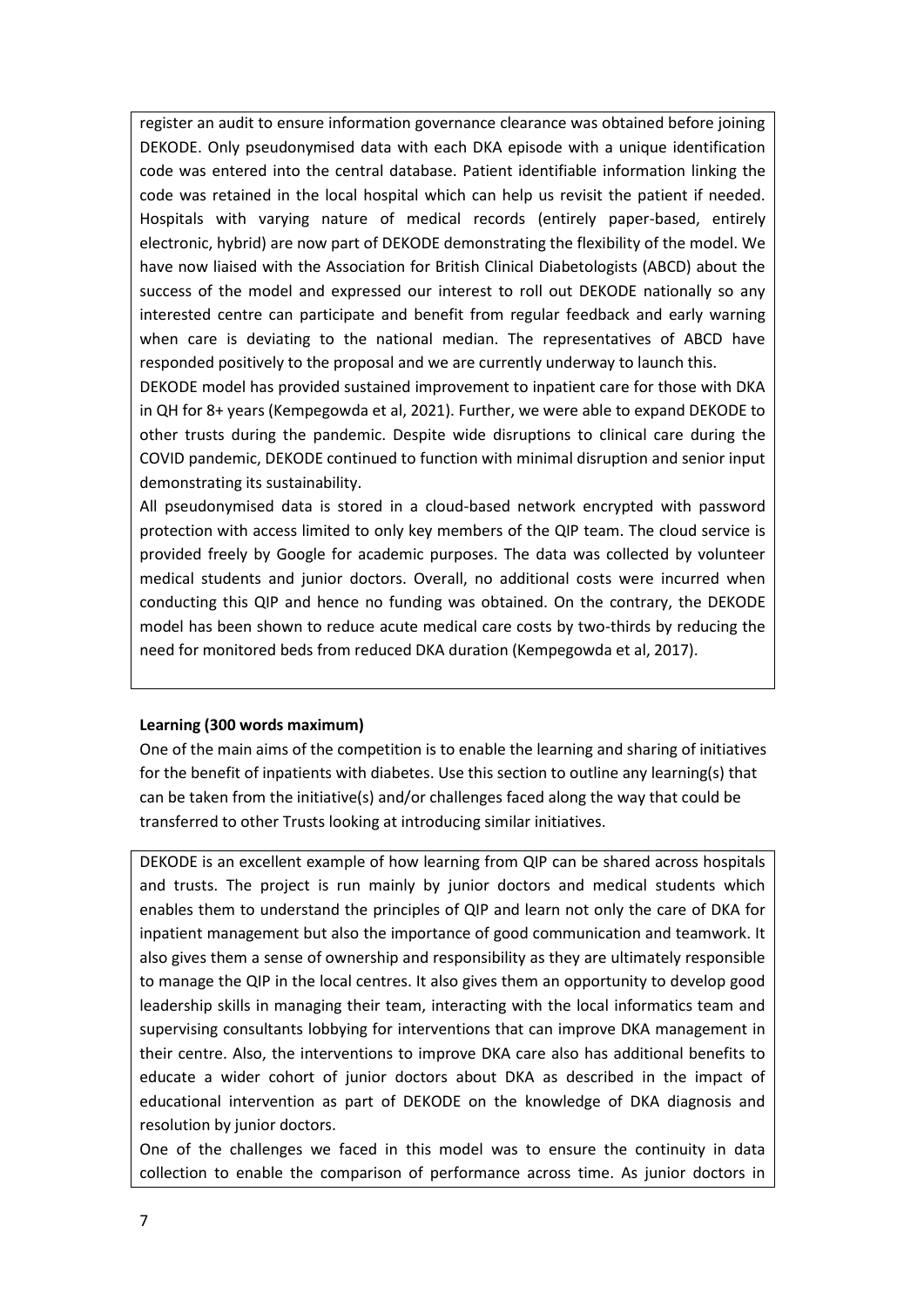training rotate between hospitals, we promoted peer-to-peer learning to ensure a sufficient number of team members are available in each centre who can facilitate continuity of data collection. In this model, the current team of junior doctors are encouraged to identify their colleagues who can take over the data collection and intervention when they move on to another role or centre. This has worked well for our project and as an additional benefit; it provided additional leadership and mentorship opportunities for junior doctors and medical students who are recruiting their peers. DEKODE registry not only helps us monitor standards of DKA management but it also facilitates identifying best practices for inpatient diabetes care across hospitals. We have described this in greater detail in the impact section of this application.

#### **Feedback from staff and patients (300 words maximum)**

Please include a summary of any patient feedback and evaluations of the initiative(s). It will be helpful if you can provide (as supporting materials) the tools used to gather this information. If available, please include a summary of staff feedback to demonstrate their perspective on the initiative(s)' impact on the care of inpatients with diabetes during the COVID pandemic.

We have not collected any patient feedback or evaluation as part of DEKODE yet. However, we are currently finalising an intervention as part of the QIP to perform semiquantitative and qualitative data collection from people admitted with DKA in the participating centres. To the best of our knowledge, there is no such data available investigating the experience of people with DKA. This information will be crucial to developing patient-reported outcome measures that can be incorporated in future DKA guidelines.

We have presented the DEKODE model to stakeholders and frontline staff in the emergency department, acute medical unit and diabetes team in all participating centres. They have positively responded to the work. The supervising consultants were impressed with the intricate organisation and teamwork between medical students and junior doctors to deliver this project. They commended the various interventions delivered to improve and sustain good DKA management despite the COVID disruptions. The frontline staffs were particularly impressed with the simplified one-page DKA guidelines developed in QH as part of the QIP. Several junior doctors and consultants in QH have expressed their liking to the one-page guidelines. One of the junior doctors commented "This guideline is probably the simplest, easy to follow guidelines for DKA that I have ever seen. It breaks down action points in time order and is to the point without going into details of why something needs doing. The latter is important in an acute setting where we don't have time to search for what needs doing. At the same time, it also provides links to the full version of national guidelines to cater to those who wish to know more about the rationale behind each management recommendation." This guideline is now being adopted across all participating hospitals which will further potentiate uniform practice